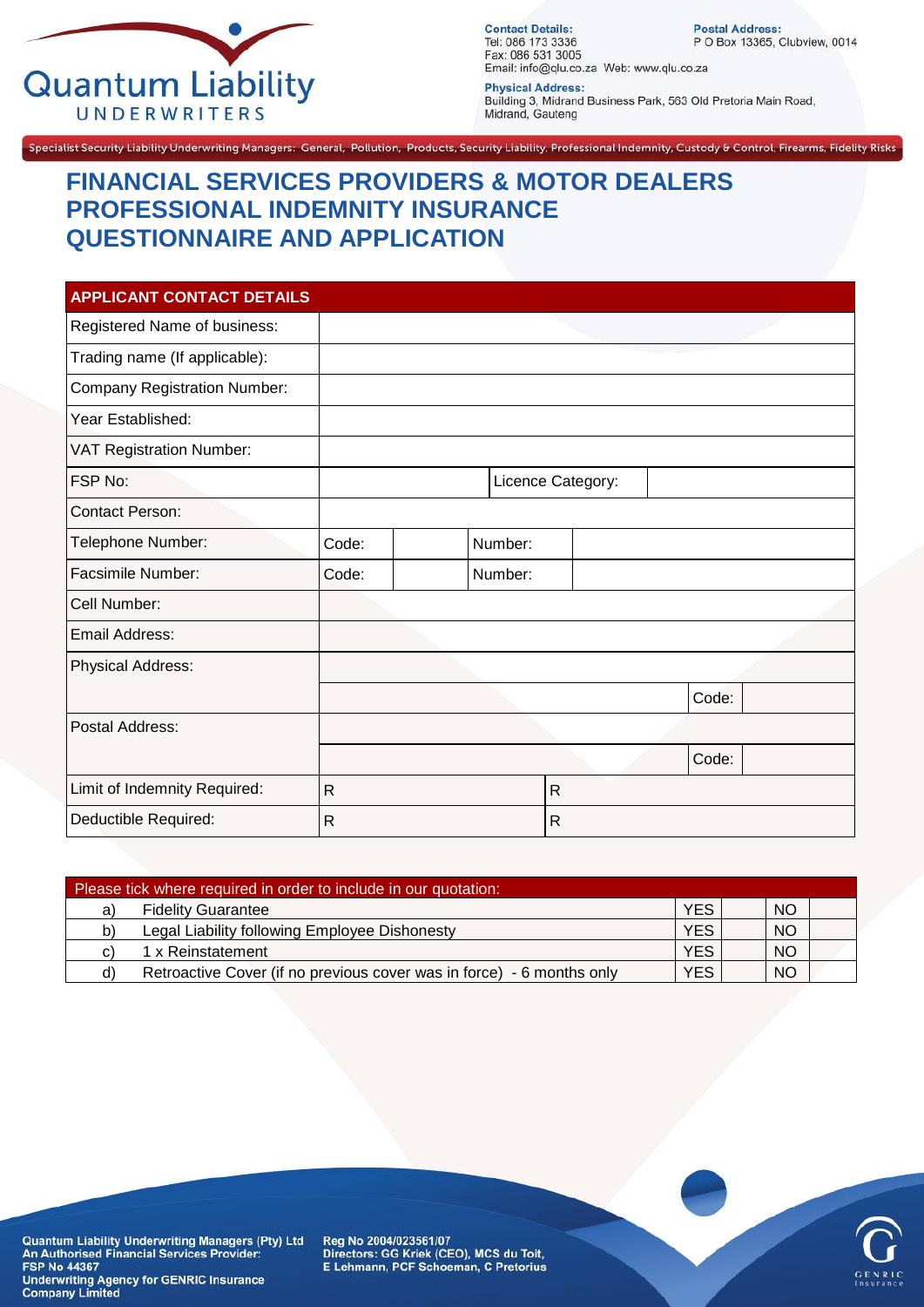| Pleasegivethe approximatepercentagebreakdownofthetotalofyourpremiumvolumeandfeesas: |     |  |                   |                        |                                    |                       |
|-------------------------------------------------------------------------------------|-----|--|-------------------|------------------------|------------------------------------|-----------------------|
| Agent                                                                               |     |  |                   |                        |                                    | $\%$                  |
| <b>Broker</b>                                                                       |     |  |                   |                        |                                    | $\%$                  |
| Managing General Agency                                                             |     |  |                   |                        |                                    | %                     |
| Reinsurance Intermediary                                                            |     |  |                   |                        |                                    | $\frac{9}{6}$         |
| Risk Manager (for fee)                                                              |     |  |                   |                        |                                    | $\%$                  |
| T/P Administrator (for fee)                                                         |     |  |                   |                        |                                    | $\%$                  |
| Other (explain)                                                                     |     |  |                   |                        |                                    | $\%$                  |
|                                                                                     |     |  |                   |                        |                                    |                       |
| <b>TOTAL</b>                                                                        |     |  |                   |                        |                                    | 100 %                 |
| <b>Annual Income/Fees/Commissions earned:</b>                                       |     |  |                   |                        |                                    |                       |
| <b>Last Financial Year</b>                                                          |     |  | $\mathsf{R}$      |                        |                                    |                       |
| <b>Current Financial Year</b>                                                       |     |  | $\mathsf{R}$      |                        |                                    |                       |
| <b>Breakdown of Business Activity</b>                                               |     |  |                   |                        |                                    |                       |
| <b>Business Activity</b>                                                            |     |  | <b>Applicable</b> |                        |                                    | Percentage            |
| <b>Credit Life</b>                                                                  | Yes |  | <b>No</b>         |                        |                                    | $\%$                  |
| <b>Top Up</b>                                                                       | Yes |  | No                |                        |                                    | $\frac{0}{6}$         |
| Warranties                                                                          | Yes |  | No                |                        |                                    | %                     |
| Paint & Dent                                                                        | Yes |  | No                |                        |                                    | %                     |
| <b>Tyre&amp; Rim</b>                                                                | Yes |  | <b>No</b>         |                        |                                    | %                     |
| <b>Excess Reducers</b>                                                              | Yes |  | <b>No</b>         |                        |                                    | $\%$                  |
| PersonalLines                                                                       | Yes |  | <b>No</b>         |                        |                                    | $\%$                  |
| CommercialLines                                                                     | Yes |  | No                |                        |                                    | %                     |
| Marine                                                                              | Yes |  | <b>No</b>         |                        |                                    | %                     |
| Aviation                                                                            | Yes |  | <b>No</b>         |                        |                                    | %                     |
| <b>ReinsuranceContracts</b>                                                         | Yes |  | <b>No</b>         |                        |                                    | $\%$                  |
| Other (explain)                                                                     | Yes |  | No                |                        |                                    | $\%$                  |
|                                                                                     |     |  |                   |                        |                                    |                       |
|                                                                                     |     |  |                   |                        |                                    |                       |
|                                                                                     |     |  |                   |                        |                                    |                       |
| Please provide the following:                                                       |     |  |                   |                        |                                    |                       |
| Names in full of all partners/directors                                             |     |  |                   |                        | <b>Professional Qualifications</b> | <b>FAIS Compliant</b> |
|                                                                                     |     |  |                   |                        |                                    | Y/N                   |
|                                                                                     |     |  |                   |                        |                                    |                       |
|                                                                                     |     |  |                   |                        |                                    |                       |
| <b>Staffing Details</b>                                                             |     |  |                   | <b>Number of staff</b> |                                    |                       |
| Directors / Principals / Partners                                                   |     |  |                   |                        |                                    |                       |
| Professional                                                                        |     |  |                   |                        |                                    |                       |
| Administration                                                                      |     |  |                   |                        |                                    |                       |
| Other                                                                               |     |  |                   |                        |                                    |                       |
|                                                                                     |     |  |                   |                        |                                    |                       |
| Are all representatives FAIS compliant?                                             |     |  |                   |                        |                                    |                       |
| Do you have any binding authority or similar agreements?                            |     |  |                   |                        |                                    |                       |
| If yes, please complete the supplementary questionnaire below                       |     |  |                   |                        |                                    |                       |
|                                                                                     |     |  |                   |                        |                                    |                       |



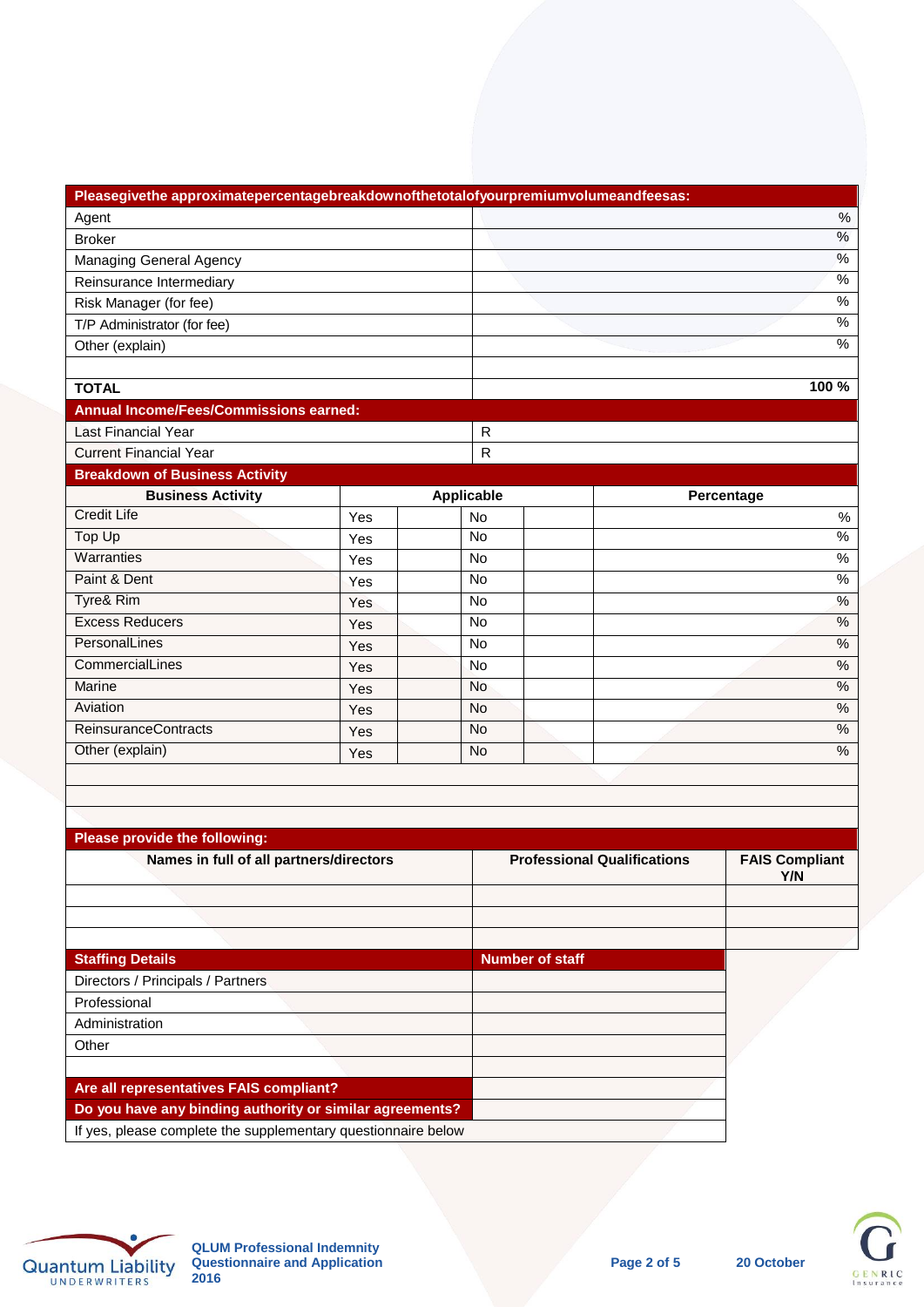|                                            |       | Please complete the following regarding the applicant's professional liability insurance for the past three years:                                                                                                    |               |                                                                                                                                 |
|--------------------------------------------|-------|-----------------------------------------------------------------------------------------------------------------------------------------------------------------------------------------------------------------------|---------------|---------------------------------------------------------------------------------------------------------------------------------|
| <b>Insurer</b>                             | Limit | <b>Deductible</b>                                                                                                                                                                                                     | <b>Period</b> | Premium                                                                                                                         |
|                                            |       |                                                                                                                                                                                                                       |               |                                                                                                                                 |
|                                            |       |                                                                                                                                                                                                                       |               |                                                                                                                                 |
|                                            |       |                                                                                                                                                                                                                       |               |                                                                                                                                 |
|                                            |       | Has any prospective Insured ever had his/her license revoked or suspended or been fined or disciplined in any way?                                                                                                    |               |                                                                                                                                 |
| Yes                                        | No    |                                                                                                                                                                                                                       |               |                                                                                                                                 |
| If yes, attach details on a separate page  |       |                                                                                                                                                                                                                       |               |                                                                                                                                 |
|                                            |       |                                                                                                                                                                                                                       |               |                                                                                                                                 |
|                                            |       | Have any claims been made by the proposer or any of its predecessors in business, had their license or professional                                                                                                   |               |                                                                                                                                 |
|                                            |       | membership revoked or suspended or been fined or disciplined in any way, during the past five years?                                                                                                                  |               |                                                                                                                                 |
| Yes                                        | No    |                                                                                                                                                                                                                       |               |                                                                                                                                 |
|                                            |       |                                                                                                                                                                                                                       |               | If yes, please describe the incident which caused the claim, the date it occurred, the amount of reserve or indemnity paid in   |
| respect of the claim.                      |       |                                                                                                                                                                                                                       |               |                                                                                                                                 |
|                                            |       |                                                                                                                                                                                                                       |               |                                                                                                                                 |
|                                            |       |                                                                                                                                                                                                                       |               |                                                                                                                                 |
|                                            |       |                                                                                                                                                                                                                       |               |                                                                                                                                 |
|                                            |       |                                                                                                                                                                                                                       |               |                                                                                                                                 |
|                                            |       |                                                                                                                                                                                                                       |               |                                                                                                                                 |
|                                            |       |                                                                                                                                                                                                                       |               |                                                                                                                                 |
|                                            |       |                                                                                                                                                                                                                       |               |                                                                                                                                 |
|                                            |       |                                                                                                                                                                                                                       |               |                                                                                                                                 |
|                                            |       |                                                                                                                                                                                                                       |               |                                                                                                                                 |
|                                            |       |                                                                                                                                                                                                                       |               |                                                                                                                                 |
|                                            |       | NOTE: Claims made prior to the inception of this policy are excluded from this proposed coverage.                                                                                                                     |               |                                                                                                                                 |
|                                            |       |                                                                                                                                                                                                                       |               |                                                                                                                                 |
|                                            |       |                                                                                                                                                                                                                       |               | Does any prospective Insured have knowledge or information of any circumstances or any allegations or contentions of any        |
|                                            |       | incident which may result in any claim being made against the applicant or any of its past or present partners, directors,                                                                                            |               |                                                                                                                                 |
| employees or any predecessors in business? |       |                                                                                                                                                                                                                       |               |                                                                                                                                 |
| Yes                                        | No    |                                                                                                                                                                                                                       |               |                                                                                                                                 |
|                                            |       |                                                                                                                                                                                                                       |               |                                                                                                                                 |
|                                            |       | Has any application to the Financial Services Board ever been declined?                                                                                                                                               |               |                                                                                                                                 |
| Yes                                        | No    |                                                                                                                                                                                                                       |               |                                                                                                                                 |
|                                            |       |                                                                                                                                                                                                                       |               | <b>IMPORTANT:</b> This proposal forms the basis of the Insurance contract between the Insured and the Insurer once completed    |
|                                            |       |                                                                                                                                                                                                                       |               | by the Insured and accepted by the Insurer. Making a false statement or withholding any material fact may give the Insurer      |
|                                            |       |                                                                                                                                                                                                                       |               | the right to repudiate any claim made under the policy or may result in the policy being declared null and void from inception, |
|                                            |       | a material fact is any fact which influences the acceptance of the risk or conditions and premiums on which it is accepted.<br>This proposal must therefore be fully/accurately completed and signed by the proposer. |               |                                                                                                                                 |
|                                            |       |                                                                                                                                                                                                                       |               |                                                                                                                                 |
|                                            |       | <b>DECLARATION</b>                                                                                                                                                                                                    |               |                                                                                                                                 |
|                                            |       |                                                                                                                                                                                                                       |               |                                                                                                                                 |
|                                            |       | We hereby declare that the above statements are true and confirm that we have not misled or misinformed                                                                                                               |               |                                                                                                                                 |
|                                            |       | underwriters of any material facts, and agree that this proposal shall form the basis of the insurance contract.                                                                                                      |               |                                                                                                                                 |
|                                            |       |                                                                                                                                                                                                                       |               |                                                                                                                                 |
|                                            |       |                                                                                                                                                                                                                       | DATE:         |                                                                                                                                 |
|                                            |       |                                                                                                                                                                                                                       |               |                                                                                                                                 |
|                                            |       |                                                                                                                                                                                                                       |               |                                                                                                                                 |
|                                            |       |                                                                                                                                                                                                                       |               |                                                                                                                                 |
|                                            |       |                                                                                                                                                                                                                       |               |                                                                                                                                 |
|                                            |       |                                                                                                                                                                                                                       |               |                                                                                                                                 |
|                                            |       |                                                                                                                                                                                                                       |               |                                                                                                                                 |



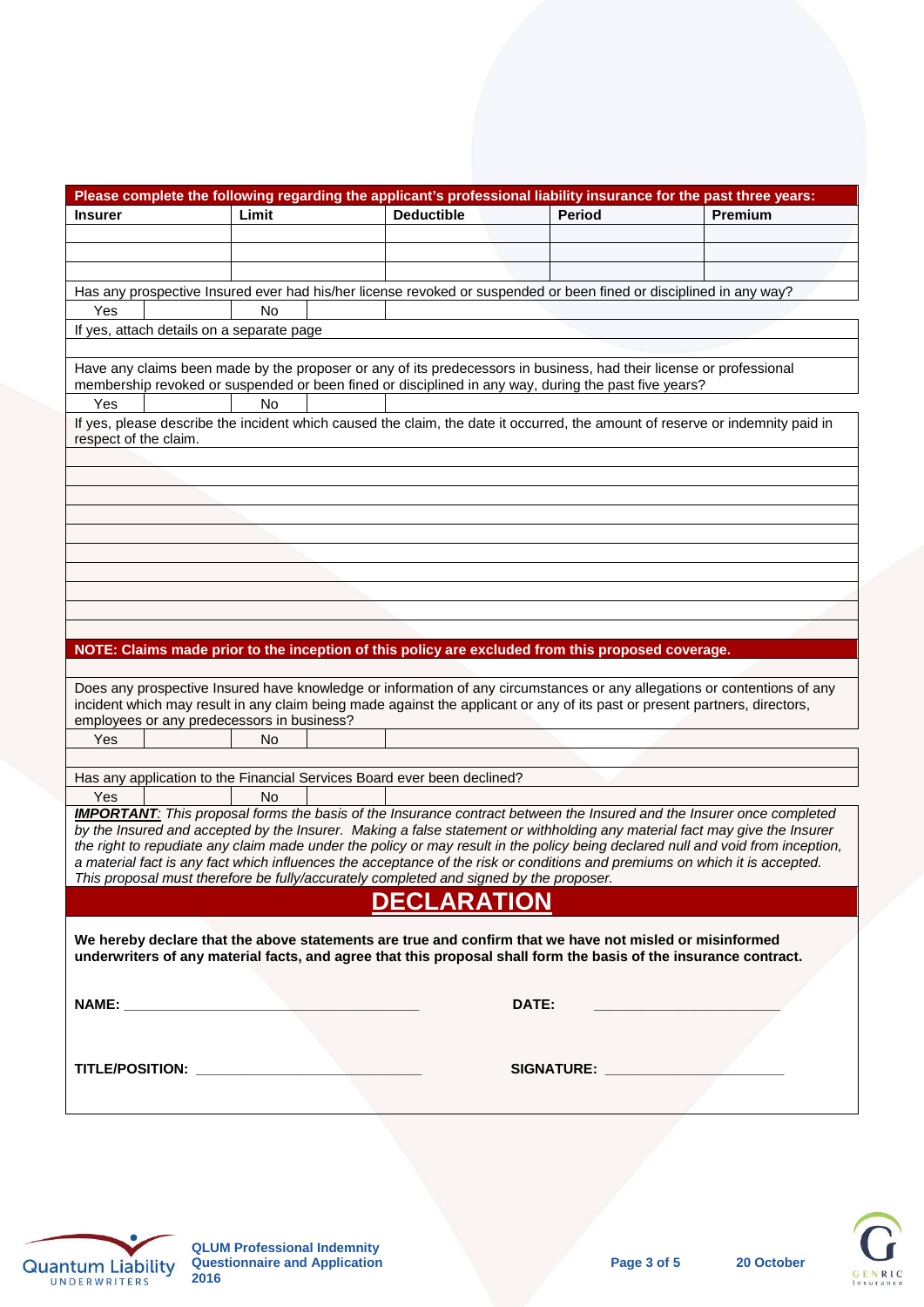| EMPLOYEE FIDELITY SUPPLEMENTARY QUESTIONNAIRE |  |
|-----------------------------------------------|--|
|                                               |  |

|    | EMI LVILE I IDEEII I OOI I EEMENTAILI GOEDIIONNAILE                                                                                                                     |            |           |
|----|-------------------------------------------------------------------------------------------------------------------------------------------------------------------------|------------|-----------|
|    | Does theCompanysegregatedutiessothat noone employee(excludingdirectors)cancontrolanyof thefollowing<br>activitiesfromcommencementto completionwithoutreferralto others? |            |           |
|    | SigningChequesorAuthorisingPaymentsaboveR5,000<br>a.                                                                                                                    | <b>Yes</b> | No.       |
|    | IssuingFundsTransferInstructions<br>b.                                                                                                                                  | <b>Yes</b> | No.       |
|    | Investmentin & Custody of Securities &/or Valuables<br>c.                                                                                                               | Yes        | No.       |
|    | Refundof MoniesorReturnofGoodsaboveR5,000<br>d.                                                                                                                         | Yes        | No        |
|    | <b>ReconcilingBankStatements</b><br>е.                                                                                                                                  | Yes        | <b>No</b> |
| 2. | Is there controlled / password access to all locations?                                                                                                                 | Yes        | No.       |
| 3. | Is there controlled / password access to all computer terminals?                                                                                                        | Yes        | <b>No</b> |
| 4. | Are wages/salaries checked against personnel records on a monthly or quarterly<br>basis for unusual or excessive payments?                                              | Yes.       | No.       |
| 5. | Does the company ensure that all staff take 2 weeks uninterrupted annual leave at<br>least once a year?                                                                 | Yes.       | <b>No</b> |
|    |                                                                                                                                                                         |            |           |
|    | NIATE: ESI Little Legal de La comunicación de La collec                                                                                                                 |            |           |

**NOTE:**Fidelitycoveris foremployeesonly





20 October